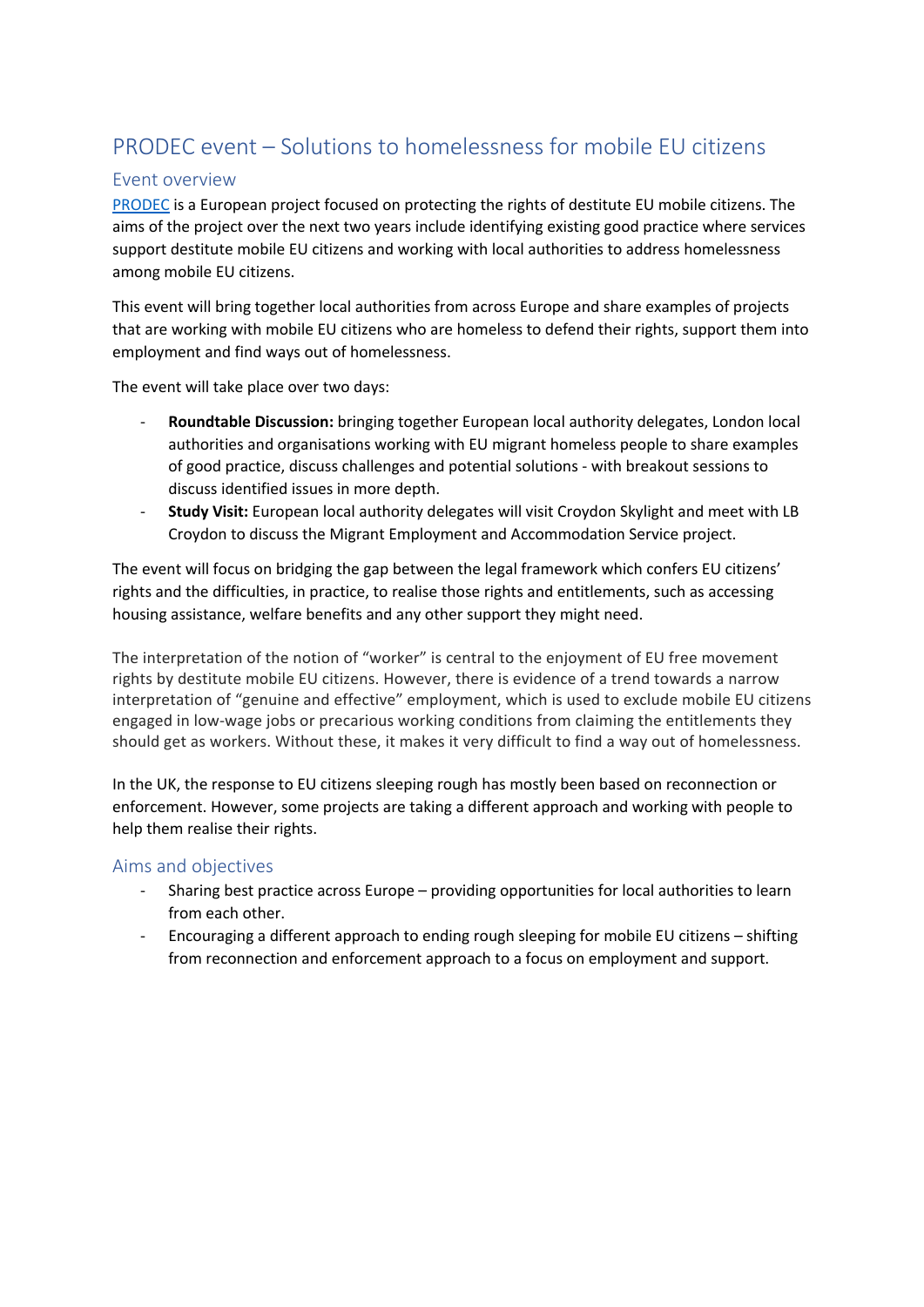# Draft agenda

| <b>Time</b> | <b>Allocation</b> | <b>Session</b>                                             | Notes and speaker/s                                                                                                                                                                                                                                                                                                            |
|-------------|-------------------|------------------------------------------------------------|--------------------------------------------------------------------------------------------------------------------------------------------------------------------------------------------------------------------------------------------------------------------------------------------------------------------------------|
| 2pm         | 10 mins           | Introduction/opening<br>remarks                            | - Context of Brexit and how people's<br>rights are changing.<br>- Vulnerability to exploitation /<br>modern slavery and the need for<br>support & engagement.<br>- Contrast between enforcement and<br>support approaches.                                                                                                     |
| 2:10pm      | 40 mins           | Presentations                                              | - FEANTSA - overview of PRODEC<br>project and notion of 'worker'<br>- PILC - rights- based approach<br>- Camden Council/Roma Support<br><b>Group</b> - Routes off the Streets project<br>- Croydon Council/Crisis - MEAS<br>project, employment support<br>- FLEX/Westminster Council - Labour<br>exploitation, modern slavery |
| 2:50pm      | 30 mins           | Discussion and Q&A                                         |                                                                                                                                                                                                                                                                                                                                |
| 3:20pm      | 20 mins           | <b>Break</b>                                               |                                                                                                                                                                                                                                                                                                                                |
| 3:40pm      | 60 mins           | Breakout sessions to focus<br>on topics in more detail     | - Employment support<br>- Working with hard to reach groups<br>- Labour exploitation                                                                                                                                                                                                                                           |
| 4:40pm      | 20 mins           | Reflections on breakout<br>sessions and closing<br>remarks |                                                                                                                                                                                                                                                                                                                                |

## Monday 9 December, 2-5pm – Presentations and discussion

# Tuesday 10 December, 10am-1pm – Study visit to Croydon Skylight

| Time | <b>Allocation</b> | <b>Session</b>                         | Notes and speaker/s |
|------|-------------------|----------------------------------------|---------------------|
|      |                   | Tour of the Skylight                   |                     |
|      |                   | <b>Presentation of MEAS</b><br>project |                     |
|      |                   | Discussion and Q&A                     |                     |

# Suggested invite list

| Organisation           | Job                                              |  |
|------------------------|--------------------------------------------------|--|
| Connection St Martin's | <b>Migration Policy and Services Coordinator</b> |  |
| Homeless Link          | Assistant Director, Practice and Partnerships    |  |
| St Mungo's             | Head of Policy, Campaigns and Research           |  |